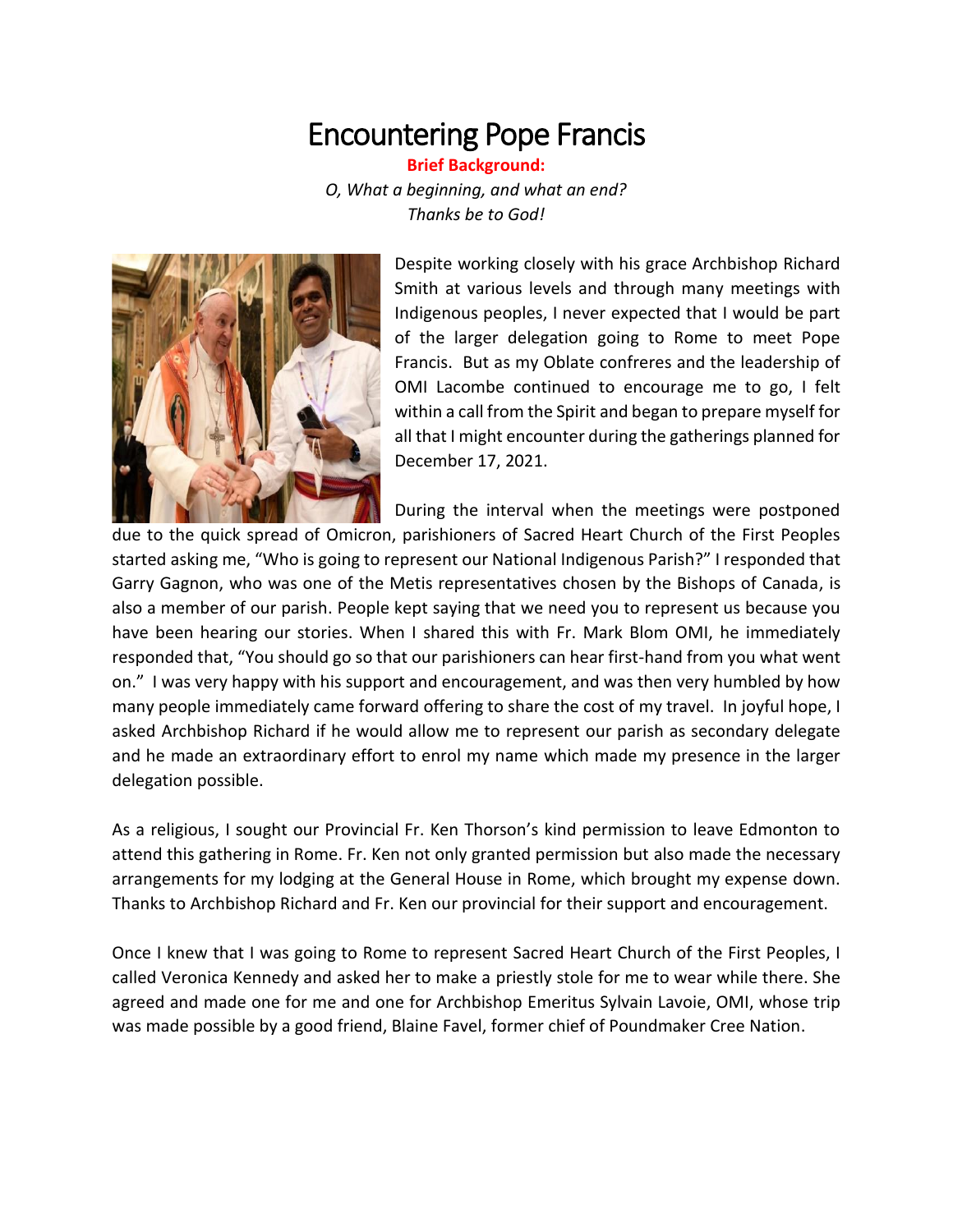## **Reasons to Go:**

My primary reason to participate was to represent Sacred Heart Church of the First Peoples, which has connections to so many Indigenous, Metis and Inuit Peoples from around Canada and especially from Alberta. A second reason was to spiritually support the primary and secondary delegates and encourage them by being physically present with them in Rome. A third reason was to carry my own personal experience with Indigenous people, carrying both the sorrowful and joyful stories that I had received during my fourteen years in Canada. A fourth reason was to represent all the Oblates who ever worked among the Indigenous Peoples, and in particular the Oblates who worked in the residential schools.

## **My experience in Rome:**

Each day the whole group met for prayer in the morning followed by Mass. Francois Paradis OMI and Lisa Raven, were invited by Archbishop Albert Legatt of Winnipeg, and led the group in a pipe ceremony on two occasions. I was able to participate in the pipe ceremony for the blessing of the meetings with Pope Francis. After each group met with Pope Francis, there was a media briefing where we listened to their sharing and aspirations. I had ample opportunity to meet with primary delegates to listen to their stories and their expectations of coming to Rome and meeting Francis. One of the highlights for me was to witness the importance of media coverage, after each session with the Holy Father, the delegates would share with media providers from around the world and across Canada what they had just experienced.

Another important moment, was a meal for the Métis and the First Nations representatives, along with a few Bishops, at the Oblate General House hosted by the Superior General Louis Lougen OMI. After the wonderful meal, delegates shared their personal experiences and expressed their gratitude for the Oblates who had accompanied Indigenous and Metis peoples for hundreds of years in Canada. They also made a few requests to our Superior General. There was a separate meeting with the Inuit representatives organised by the Superior General. While I was not part of this gathering, Superior General told us that it was a very good and productive meeting.

During one of the free days, Bishop Sylvain and I were scheduled to tour the Vatican Museum with our group, only to realize the schedule had changed, so we did so on our own. It is an amazing array of thirteen galleries full of amazing art, sculpture, and tapestries. That tour ended up in the Sistine chapel where we gazed on the beauty of artwork that had been expertly restored. A final touch was a private tour of St. Peter's Basilica by a friend, Fr. Michael Santiago, who works in the Dicastery of Inter-religious dialogue. He was able to show us some corners, and paintings that we had not seen before, as well as the original foundation stones of the first basilica built by Constantine. That was amazing.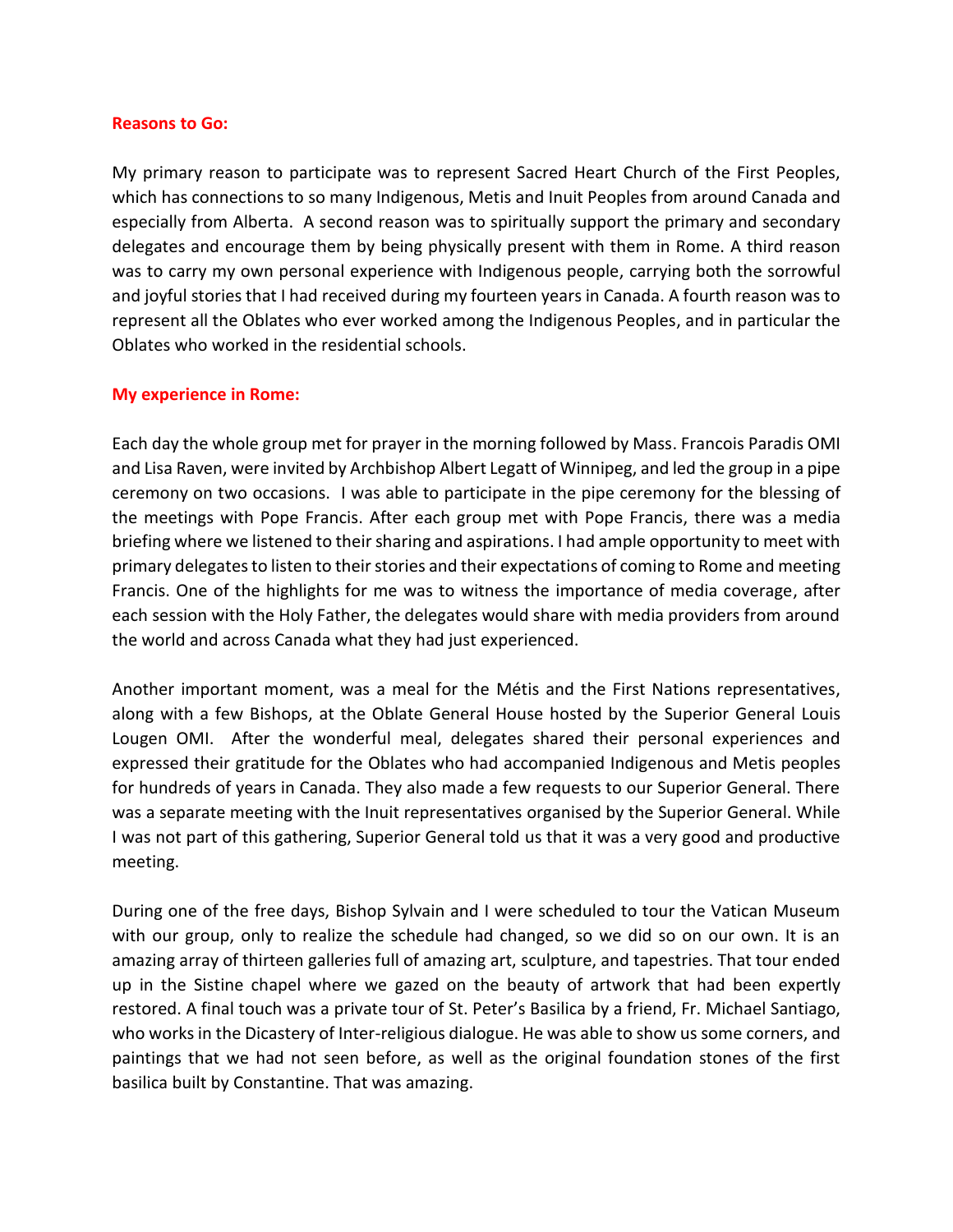## **Significance of April 1st:**

Indeed, it was not a fool's day but a real and historical day for all the First Peoples of Canada and for Sacred Heart Church of the First Peoples in Edmonton. As usual, after our morning prayer and mass, we began our journey to the Papal Palace to meet our Pope Francis. What an experience to go through the security and finally reach the veranda of the magnificent hall for our final encounter with our Holy Father. In the hour we had to wait, I tried my best to persuade various dignitaries and officials, including Bishop Poisson, president of the CCCB, to find a way to give the meaningful, orange, hand-made stole to Pope Francis. Everyone said that it was not possible for security reasons, and I was not on the list to be near the front. I respected the direction of the officials, understanding that such interventions are not possible at the last minute or without prior clearance or permission. The palatial hall was filled with so many secondary delegates that I knew that Pope Francis would not mix with the people, shaking hands and greeting them. I began to lose hope of being able to personally offer Francis the gift of the orange stole, yet something within was telling me that it may still be possible.

As we entered the audience hall, I was nearly the very last person to be seated. Because there were so many chiefs wearing their feathered headdresses in the front it was difficult even to take pictures. After twenty minutes, I felt within that I should make a move forward and I followed my instinct. I slowly moved to the right side of the hall, near the windows, where a few others were taking photos. As I moved forward, I realized that the orange stole was on my chair. I went back to my place, took up the stole and slowly without disturbing anyone was able to reach further along the wall.

I was feeling great about how close I was getting to the exit where Pope Francis would leave.



After his final blessing in English, he said, "and I am not coming to Canada in winter, eh!" to which we all laughed, then he said "bye bye" and was coming towards the exit doors where I stood. As he approached, I held out the orange stole. Seeing it, he came directly toward me, and I was able to place the orange stole on him. I quickly explained to him the meaning of the orange colour and its significance. I told him that it symbolized the residential school survivors' hurt, reconciliation and peace. He said, "thank you" and I told him that I want a picture with you, as he held my arm and hand I felt as though he completely knew me. I cannot express how It felt to be with him. This encounter happened in a such a simple and wonderful way. Indeed, I owe my gratitude to Almighty God for leading me to this touching moment, a sign for all the

people that I carried in my journey and who supported me to make this good and meaningful trip.